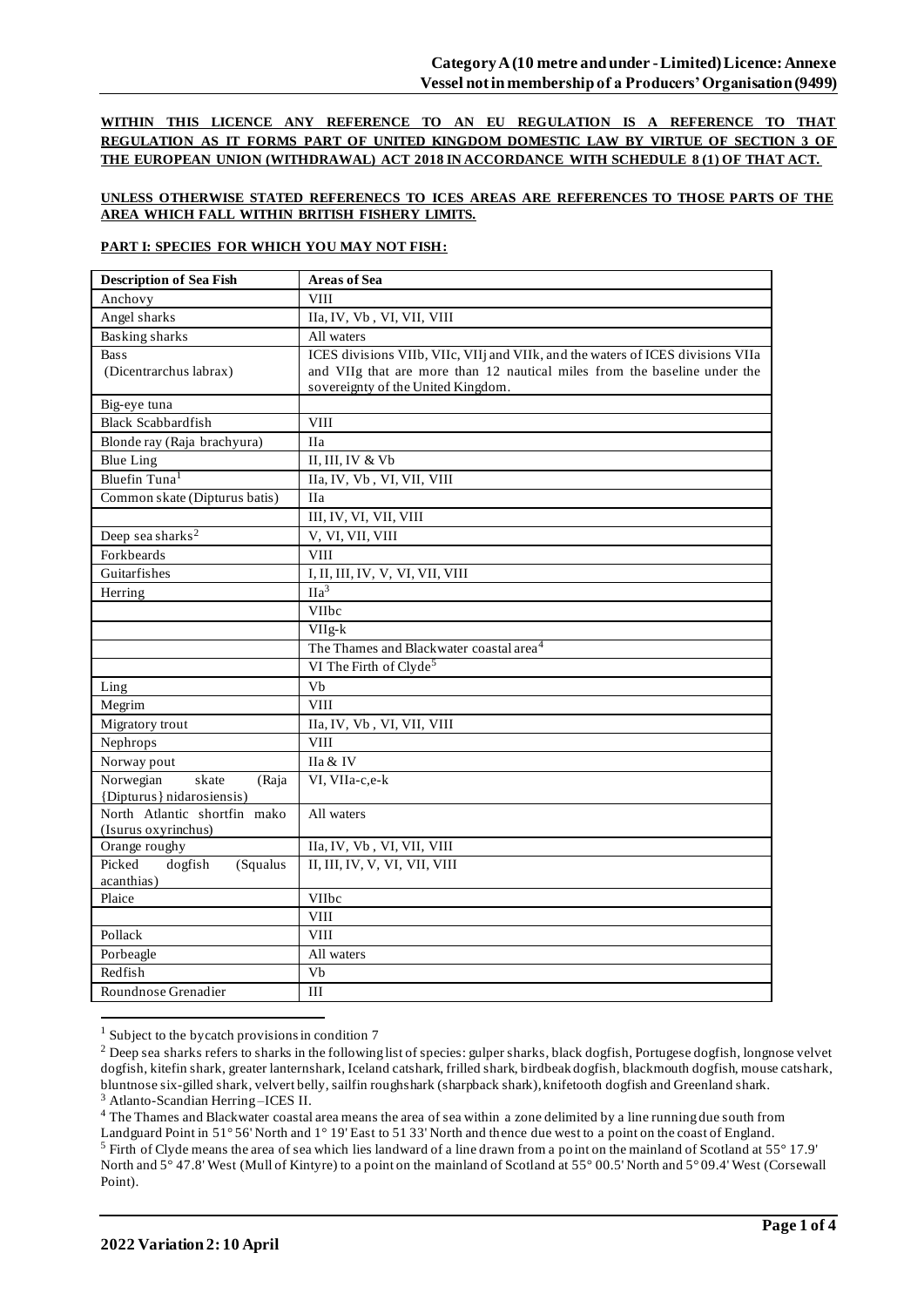## **Category A (10 metre and under -Limited) Licence: Annexe Vessel not in membership of a Producers' Organisation(9499)**

| Salmon                                                 | IIa, IV, Vb, VI, VII, VIII                   |  |  |
|--------------------------------------------------------|----------------------------------------------|--|--|
| Sandeels                                               | Scottish Inshore Waters <sup>6</sup>         |  |  |
| Skates and Rays                                        | <b>VIII</b>                                  |  |  |
| Small-eyed<br>(Raja<br>ray<br>microocellata)           | IIa, IV, VIa, VIb, VIIa-c, VIIe and VIIh-k   |  |  |
| <b>Smooth</b><br>lanternshark<br>(Etmopterus pusillus) | IIa, IV                                      |  |  |
|                                                        | I, V, VI, VII, VIII                          |  |  |
| Sole                                                   | <b>VIIbc</b>                                 |  |  |
|                                                        | <b>VIII</b>                                  |  |  |
| Starry Ray (Amblyraja radiata)                         | IIa, IIIa, IV, VIId                          |  |  |
| Thornback ray (Raja clavata)                           | <b>IIIa</b>                                  |  |  |
| Tope shark (Galeorhinus galeus)                        | When taken with longlines in IIa, IV; and in |  |  |
|                                                        | I, V, VI, VII, VIII                          |  |  |
| Undulate Ray (Raja undulata)                           | VI                                           |  |  |
| White sharks                                           | IIa, IV, Vb, VI, VII, VIII                   |  |  |
| White Skate (Rostroraja alba)                          | VI, VII, VIII                                |  |  |
| Whiting                                                | <b>VIII</b>                                  |  |  |

# **SPECIES FOR WHICH YOU MAY NOT FISH CONTINUED**

| <b>SPECIES</b> | <b>SEA AREAS</b>                                                              |
|----------------|-------------------------------------------------------------------------------|
| Herring        | Vb, VIb and VIaN <sup>7</sup>                                                 |
| Mackerel       | IVa Flexibility box <sup>8</sup> (Seasonal closure 15th February – 31st July) |
| Sandeels       | IIa & IV (including all management areas)                                     |

### **Part II: QUOTA LIMITATIONS OF TAC STOCKS**

*NOTE: An overallquota limitation of 350kg in a calendar year will apply, either singly or collectively, to all quota stocks (excluding bass) as set out in the table below.*

### **LICENCE HOLDERS ARE REMINDED THAT QUOTA LIMITS ARE IN LIVE WEIGHT.**

For the conversion factors that apply see the bottom of this Annexe.

| <b>TAC SPECIES</b> | <b>SEA AREA</b>          |
|--------------------|--------------------------|
| Anglerfish         | IIa, IV                  |
|                    | VII                      |
| Blue Ling          | IIa & IV                 |
| Cod                | IIa, IV                  |
|                    | VIIa                     |
|                    | <b>VIId</b>              |
|                    | VIIb, VIIc, VIIe-k, VIII |
| Dabs and flounders | IIa, IV                  |
| Haddock            | VIIa                     |
|                    | IIa, IV                  |
|                    | VIIb-k, VIII             |
| Hake               | IIa, IV                  |

<sup>&</sup>lt;sup>6</sup> "Scottish inshore waters" means the sea adjacent to the coast of Scotland and to the landward of a limit of 6 nautical miles from the baseline from which the territorial sea is measured, up to the mean high water mark of ordinary spring tides.

<sup>&</sup>lt;sup>7</sup> Reference is to the herring stock in the part of ICES zone VIa which lies east of the meridian of longitude  $7^{\circ}W$  and north of the parallel of latitude 55°N, or west of the meridian of longitude 7°W and north of the parallel of latitude 56°N, excluding the Clyde.  $8$  Mackerel caught in ICES Division IVa annually in the periods between 1 August and 15 February shall be recorded against the Western mackerel quota. All other catches of mackerel in ICES Division IVa shall be recorded against the North Sea mackerel quota and shall be subject to any quota limitations set out at **Part II** of this **Annex**.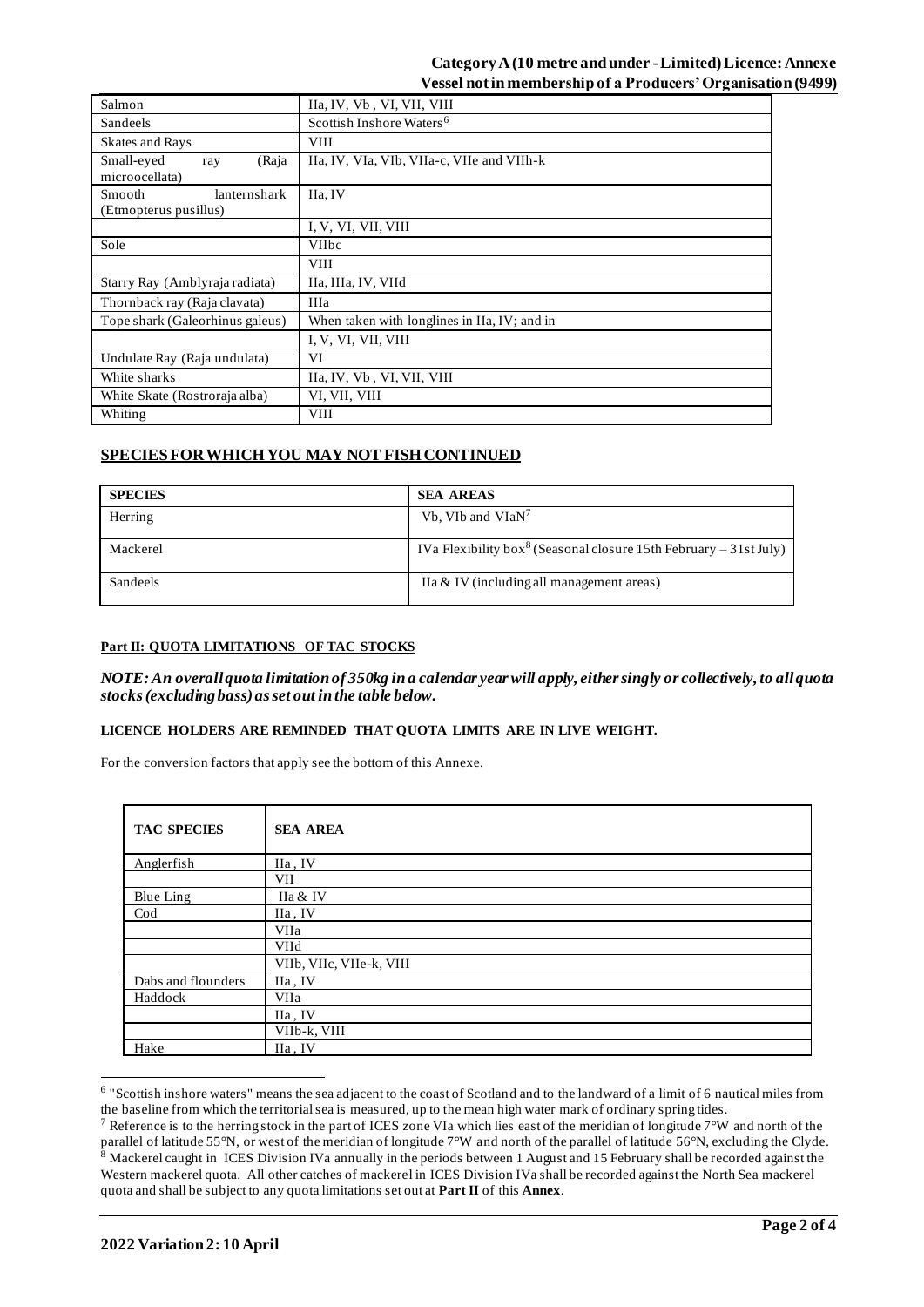|                         | Vb, VI, VII                                               |
|-------------------------|-----------------------------------------------------------|
| Lemon Sole/Witches      | IIa, IV                                                   |
| Ling                    | VI, VII, VIII                                             |
|                         | IV                                                        |
| Megrim                  | IIa, IV                                                   |
|                         | <b>VII</b>                                                |
| Nephrops                | IIa, IV, Vb, VI, VII (excluding Porcupine Bank - Unit 16) |
| Plaice                  | IIa, IV                                                   |
|                         | VIIa                                                      |
|                         | VIId-e                                                    |
|                         | VIIf-g                                                    |
| Pollack                 | <b>VII</b>                                                |
| Saithe                  | IIa, IIIa, IIIb-d, IV                                     |
|                         | VII, VIII                                                 |
| Skates & Rays           | IIa, IV                                                   |
|                         | VIId                                                      |
|                         | VIa-b & VIIa-c, e-k                                       |
| Sole                    | VIIa                                                      |
|                         | VIId                                                      |
|                         | VIIe                                                      |
|                         | VIIf-g                                                    |
|                         | $\rm II\ IV$                                              |
| <b>Turbot</b> and Brill | IIa, IV                                                   |
| Tusk                    | <b>IIa</b>                                                |
| Whiting                 | IIa, IV                                                   |
|                         | VIIa                                                      |
|                         | VIIb-k                                                    |
|                         | VI; Vb                                                    |
| Herring                 | IVab                                                      |
|                         | IVc, VIId                                                 |
|                         | VIIa                                                      |
|                         | VIIe-f                                                    |
|                         | VIIg-k                                                    |
| Horse mackerel          | IIa, IVa, Vb, VI, VIIa-c, VIIe-k, VIIIa, b, d, e,         |
| Mackerel <sup>9</sup>   | Vb, VI, VII, VIIIabde                                     |
|                         | IIIa & IV: IIa, IIIbcd                                    |
| Sprats                  | VIId-e                                                    |
|                         | IIa, IV                                                   |
|                         |                                                           |

### Live weight shall be calculated by multiplying landed weight by the conversion factors set out below.

| <b>Species</b>                      | Code                     | Gutted        | Gutted $&$<br>Headed | Fillets    | Parts       |
|-------------------------------------|--------------------------|---------------|----------------------|------------|-------------|
| Anglerfish<br><b>Bass</b>           | <b>ANF</b><br><b>BSE</b> | 1.22<br>1.125 | 3.0                  | 2.7        | $3.0^{10}$  |
| <b>Blue Whiting</b><br><b>Brill</b> | <b>WHB</b><br>BLL        | 1.15<br>1.09  | 2.7                  |            |             |
| Cod                                 | <b>COD</b>               | 1.17          | 1.7                  | 2.6        | $1.38^{11}$ |
| Conger Eel<br>Common Dab            | <b>COE</b><br>DAB        | 1.125<br>1.11 | 1.39                 | 2.7        |             |
| Common Sole                         | <b>SOL</b>               | 1.04          |                      | 2.5        |             |
| Flounder<br>Greenland Halibut GHL   | FLE                      | 1.08<br>1.08  |                      | 2.7        | $1.39^{12}$ |
| Halibut                             | HAL                      | 1.08          |                      | 2.7        |             |
| Haddock<br>Hake                     | <b>HAD</b><br><b>HKE</b> | 1.17<br>1.11  | 1.46<br>1.4          | 2.6<br>2.6 |             |
| Herring                             | <b>HER</b>               | 1.12          | 1.19                 |            |             |

 $\sqrt[9]{9}$  Please note that the annual quota limit excludes Mackerel caught and landed by vessels using handline gear in sea areas VIIe-h

only.<br><sup>10</sup> Tails

 $^{\rm 11}$  Headed

<sup>12</sup> Gutted, headed and skinned